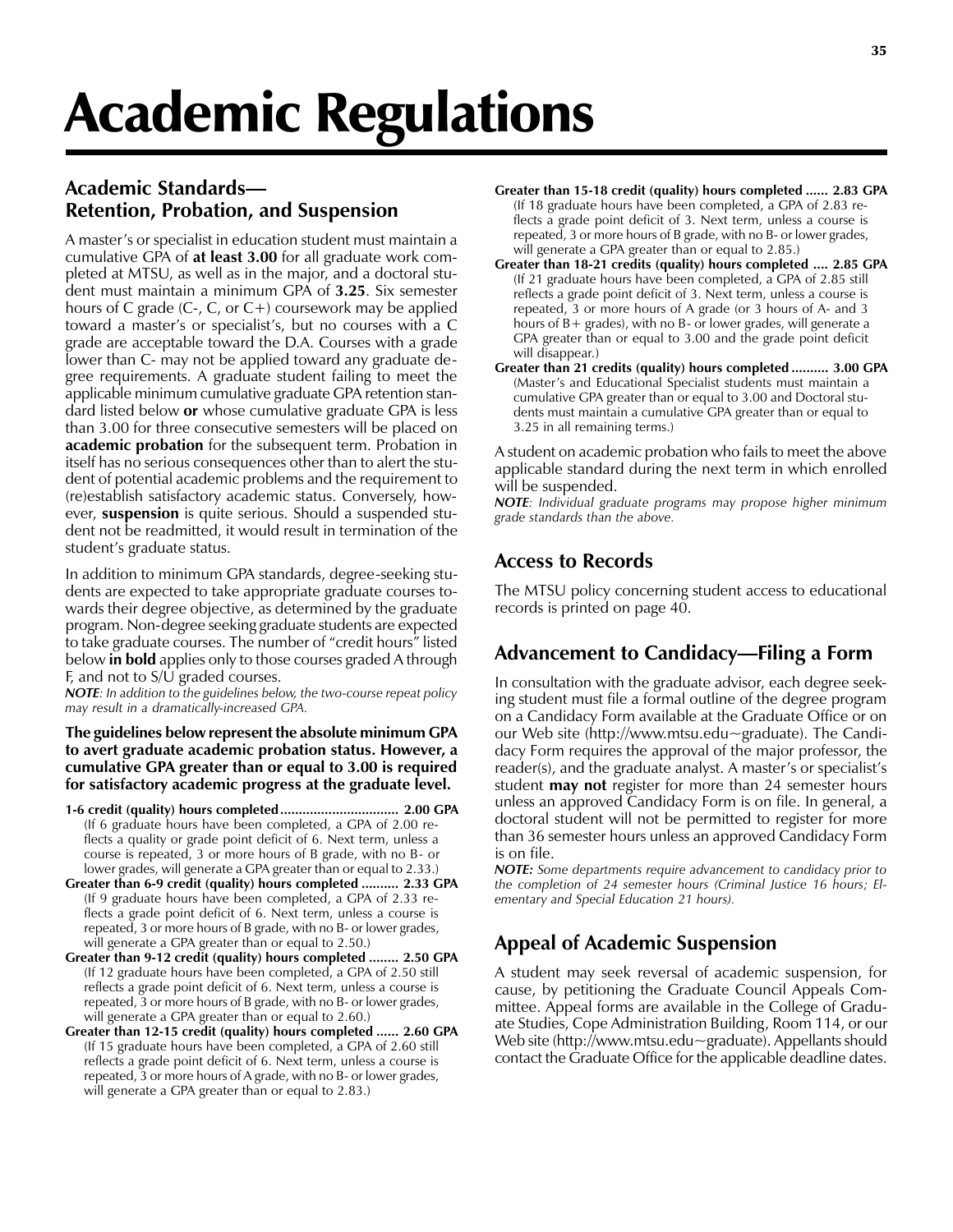## Appeals, Other

Graduate students have the right to appeal for cause any decision affecting their academic standing as a graduate student. Cause excludes grade appeals, which are under the purview of the MTSU Grade Appeal Committee. The Appeal Advisory Committee of the Graduate Council is an ad hoc committee reporting to the dean of the College of Graduate Studies. The committee is convened at the discretion of the dean of the College of Graduate Studies.

The Graduate Council and the College of Graduate Studies have approved in principle the document Appeal Advisory Committee of the Graduate Council. Copies of this document are made available to all graduate students at the Graduate Student Orientation and are also available in the College of Graduate Studies, Cope Administration Building, Room 114.

## Candidacy—Changing a Form

Changes in degree programs are permitted upon proper filing and approval of a Change in Candidacy Form, which is available at the Graduate Office.

## Classes—Adding, Dropping, or Changing Sections

The procedures and deadlines to drop, add, or change a class are listed in the appropriate class schedule book.

# Classes—Cancellation of Scheduled Classes

The minimum enrollment requirement is ten students for upper-division and 5000-level graduate classes; eight students for 6000-level classes, and four enrollees for 7000-level classes (exclusive of graduate research courses). Any class may be canceled if the number of enrollees is deemed insufficient; however no scheduled class may be discontinued without the approval of the dean of the undergraduate college in which the course is offered.

### Examinations—Comprehensive (for Specialist's and Master's students; also see glossary)

This examination is scheduled by each department during the time period designated by the Graduate Office. Normally, the comprehensive examination may be taken no more than twice and failure to pass the comprehensive on the second attempt terminates one's degree program. Any exception to this "twice-only" rule must be recommended by the graduate program and approved by the dean of the College of Graduate Studies.

# Examinations-Qualifying

Please see the section under Doctor of Arts Degree and/or the Glossary.

## Examinations-Other

Any graduate student may be required to take one or more additional tests designed to measure general educational achievement and/or achievement in selected major areas.

Graduate credit may not be earned by CLEP or Special Examination.

## Grades—Grading System

The following notations are used by faculty of the University to indicate the quality of the work performed by students taking graduate courses:

A, A- $B+$ ,  $B$ ,  $B-$ C+, C, C-D+, D, D-F

#### Grades That Do Not Influence Grade Point Average

W - Withdrawal NC - No credit (audit) I - Incomplete S - Satisfactory U - Unsatisfactory P - Pass

The P/F grade is given only in those courses with prior approval to use pass/fail grading. Courses may be taught on a pass/fail basis only after approval of the Graduate Council. Course descriptions state if pass/fail grading applies.

Pass or Satisfactory/Unsatisfactory grades are **not** used in determining the grade point average. However, they do count toward graduation credit requirements and are treated in every other respect as being equivalent to traditionally graded courses.

The grade I indicates that the student has not completed all course requirements due to illness or other uncontrollable circumstances, especially those which may occur toward the close of the term. Mere failure to make up work or turn in required work on time does not provide a basis for the grade of I unless the extenuating circumstances noted above are acceptable to the instructor. When a student fails to appear for a final examination without known cause, the grade to be reported should be determined as follows: If the student has done satisfactory work to that point, the grade I may be reported on the assumption that the student was ill or will otherwise present sufficient reason for official excuse; if the student has attended irregularly and has not done satisfactory work to that point, the grade F should be reported.

The "incomplete" must be removed during the succeeding semester, excluding summer. Otherwise, it converts to a grade of F. A student should not make up the "incomplete" by registering and paying again for the same course. The I grade carries no value until converted to a final grade.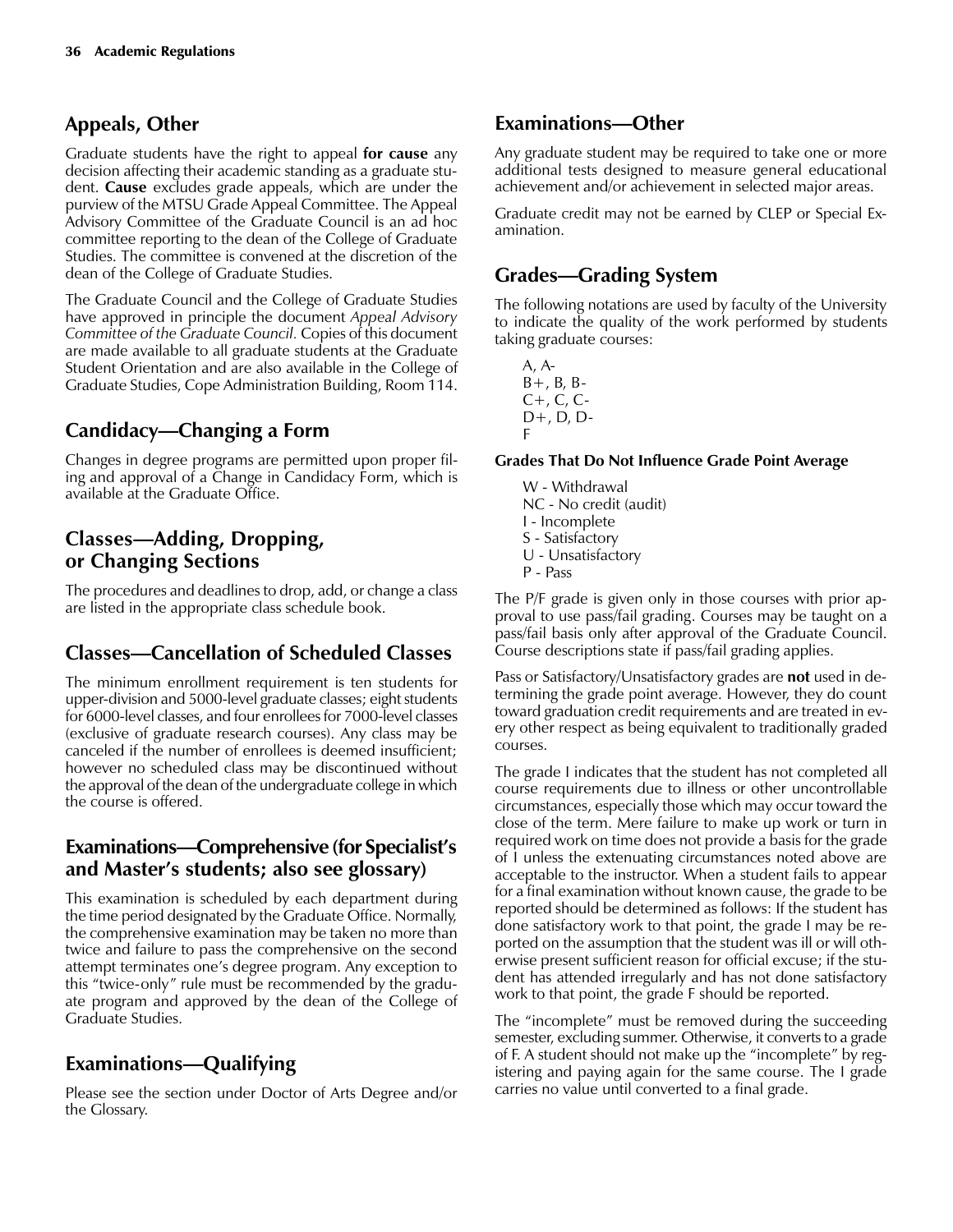## Grades—Appeal of Course Grades

#### Level One

- 1. Student appeals concerning a course grade should be resolved by conference between the student and the faculty member who assigned the grade. The appeal must occur within forty (40) days of the graduation date for each term.
- 2. In the event of an impasse between the student and the faculty member, a student with an appeal of a grade shall discuss it with the department chair within ten (10) days of the conference with the involved faculty member. The department chair shall investigate the circumstances, record his/her findings, and send a copy to the student and the faculty member within ten (10) days of the notification of impasse. Although the department chair does not have the power to change the grade, he/she will make a recommendation concerning the appeal. These findings will become a part of the appeals record.

#### Level Two

- 1. If the student is not satisfied, he/she may, within fifteen  $(15)$  days following receipt of the department chair's recommendation, refer the appeal plus all relevant data including stated reasons why he/she believes the appeal has thus far not been satisfied. The associate provost shall select a college committee to hear the appeal and transmit the appeal documents to the committee chair or to the office of the dean of the college which houses the selected appeals committee.
- 2. The committee hearing the appeal will receive documents and testimony regarding the circumstances, will record its findings, and shall render a decision. Notification of the committee's decision will be made to the student, faculty member, department chair, college dean, associate provost for Academic Affairs, and the director of Records.
- 3. The decision of the committee hearing the appeal will be final concerning the grade in question.

NOTE: In cases where the department chair is the person against whom the complaint is lodged, then the dean in whose college the department is located shall assume the duties of the chair in the investigation and decision making.

#### Miscellaneous

- 1. The number of days indicated at each level above shall be considered the maximum, but every effort should be made to expedite the process.
- 2. The failure of the student to proceed from one level of the appeal procedure to the next level within the prescribed time limits shall be deemed to be an acceptance of the recommendations and/or decision previously rendered. All further considerations and proceedings regarding that particular appeal shall cease at that point.
- 3. A grade appeal may be withdrawn at any level without prejudice.
- 4. All appeal proceedings shall be kept as confidential as may be appropriate at each level.
- 5. A grade appeals committee shall have reasonable access to all official records for information necessary to the determination of a recommendation.

## Grades—Grade Point Average (Quality Credits)

Grade points are numerical values assigned to letter grades in order to provide a basis for quantitative determination of grade (quality) point averages. The four-point system with pluses and minuses is used.

The following system is used in determining grade point average:

| Grade |   | <b>Grade Points</b> |
|-------|---|---------------------|
| A     |   | 4.00                |
| А-    |   | 3.67                |
| B+    | = | 3.33                |
| B     |   | 3.00                |
| В-    |   | 2.67                |
| $C+$  |   | 2.33                |
| C     | = | 2.00                |
| $C-$  | = | 1.67                |
| D+    |   | 1.33                |
| D     |   | 1.00                |
| D-    |   | 0.67                |
| F     |   | 0.00                |
|       |   |                     |

The scholastic standing of a student is expressed in terms of grade point average (GPA). A GPA is the total number of grade points divided by the total number of credit hours (exclusive of P, S, and U credit hours) at Middle Tennessee State University, plus any transferred course work. For a grade of F, the credit hours count, but zero grade points are earned.

# Grades by Phone or WebMT

You do not have to wait for the mail to know your grades at MTSU. Call 898-2000 (9-898-2000 on campus) (TRAM) and select the grade inquiry option to hear your grades for the current term and previous two terms provided money is not owed to the University. If you owe an account balance which prevents release of your grades, TRAM will provide an option to allow you to pay your account balance by credit card or check card (VISA or MasterCard) so that you can hear your grades.

Access WebMT at www.mtsu.edu and select Grade Inquiry from the main menu.

Grade reports are mailed only upon request. A printed copy of the current term grade report may be requested by selecting the appropriate option on TRAM. This option is available for approximately ten days after final exams each term. Once the option to request a grade report is no longer available, instructions will be given for requesting a complete transcript. If a printed grade report is requested, it will be mailed to the permanent address unless a different address has been designated for mailing grade reports. Instructions for requesting a transcript are available on WebMT. Also, you may view your unofficial transcript on WebMT.

## Intent to Graduate

An Intent to Graduate Form, available at the Graduate Office, must be filed by the student no later than the first week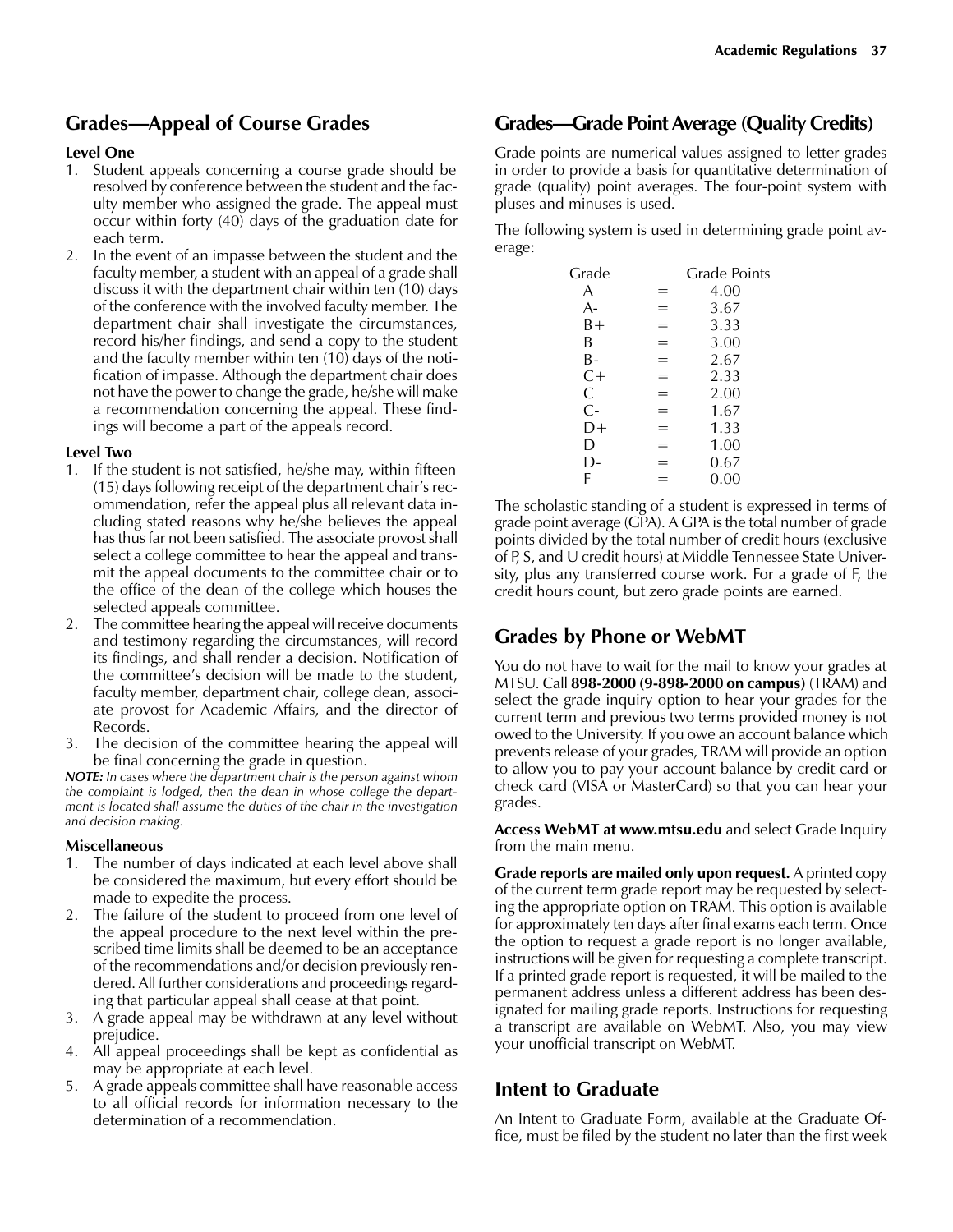of the semester in which the student plans to graduate or no later than the end of the first week of summer Session II (for August graduation).

## **Prerequisites**

The prerequisite for the graduate major is an undergraduate minor or its equivalent and/or the recommendation of the department chair. The prerequisite for the graduate minor is 12 semester hours of undergraduate coursework in that area or its equivalent and/or the recommendation of the department chair or delegate. If prerequisite coursework is marginally deficient, the student may be admitted to the College of Graduate Studies to make up the deficiencies concomitantly while taking graduate courses. Prerequisite courses do not apply toward meeting graduate program requirements.

## Repeated Courses

A graduate student may repeat graduate courses in which a grade lower than B- was earned. However, there are certain restrictions and limitations. A maximum of two courses, not to exceed eight credits combined, may be repeated for a grade change, i.e., the grade in the second attempt replaces the grade in the first attempt. If a third or subsequent course is repeated by the student, there will be no grade replacement; i.e., all attempts will be used in the grade point average calculation. All attempts are recorded on the transcript.

Graduate students may not repeat a course in which they have previously earned the grade of A or B without written approval from the graduate advisor and dean of the College of Graduate Studies. If granted, both the original and repeated grades will count in the GPA calculation.

# Student Load

A student's enrollment status is determined by the number of credit hours taken per term according to the following:

Full-time - 9 graduate hours

Three-quarter time - 7 graduate hours

One-half time - 5 graduate hours

Graduate students are limited to a maximum of 12 graduate hours per semester. If an exception is requested, overload forms must be signed by the graduate advisor and the dean of the College of Graduate Studies. Full-time status for students holding graduate assistantships is six (6) graduate semester hours. (This is not applicable to students receiving veterans benefits.)

## Teacher Licensure

All applications for professional teaching licenses in Tennessee must be filed with the dean of the College of Education and Behavioral Science who is responsible for recommending each applicant from this University. All applicants for